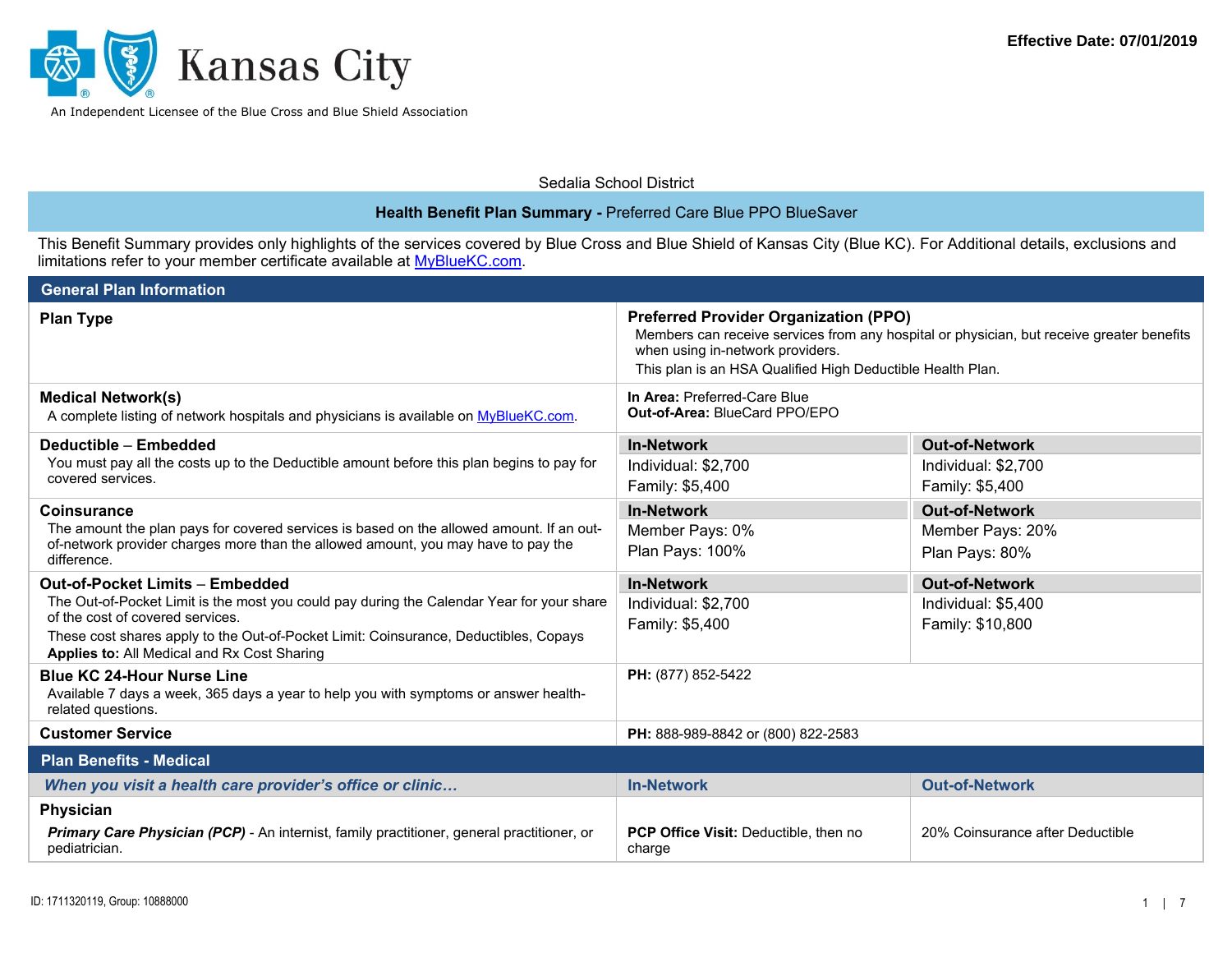| Specialist - Doctors of Medicine (MD), Doctors of Osteopathy (DO), except Primary Care<br>Physicians, and other medical practitioners such as optometrists, psychologists and<br>chiropractors.                                                                                                                                                                                                                                                                                                                                                                  | <b>Specialist Office Visit: Deductible, then no</b><br>charge | 20% Coinsurance after Deductible      |
|------------------------------------------------------------------------------------------------------------------------------------------------------------------------------------------------------------------------------------------------------------------------------------------------------------------------------------------------------------------------------------------------------------------------------------------------------------------------------------------------------------------------------------------------------------------|---------------------------------------------------------------|---------------------------------------|
| Other Services & Procedures performed in a provider's office and not included with<br>an office visit                                                                                                                                                                                                                                                                                                                                                                                                                                                            | Other Services: Deductible, then no charge                    | 20% Coinsurance after Deductible      |
| <b>Urgent Care Center</b>                                                                                                                                                                                                                                                                                                                                                                                                                                                                                                                                        | Office Visit: Deductible, then no charge                      | 20% Coinsurance after Deductible      |
| Preventive Screenings & Immunizations (Children & Adults)<br>Blue KC health plans include routine preventive benefits that are consistent with the<br>guidelines developed by the United States Preventive Services Task Force (USPSTF),<br>Health Resources and Services Administration (HRSA), and the Advisory Committee on<br>Immunization Practices of the Centers for Disease Control and Prevention. Services must<br>be billed with a primary diagnosis of preventive to be covered at 100%. Refer to your<br>member certificate for additional details. | No member cost share                                          | 20% Coinsurance after Deductible      |
| Labs Performed in a Provider's Office/Independent Lab/Urgent Care Facility                                                                                                                                                                                                                                                                                                                                                                                                                                                                                       | Deductible, then no charge                                    | 20% Coinsurance after Deductible      |
| <b>Allergy</b>                                                                                                                                                                                                                                                                                                                                                                                                                                                                                                                                                   |                                                               |                                       |
| <b>Allergy Testing</b>                                                                                                                                                                                                                                                                                                                                                                                                                                                                                                                                           | Deductible, then no charge                                    | 20% Coinsurance after Deductible      |
| <b>Allergy Treatment (Injection)</b>                                                                                                                                                                                                                                                                                                                                                                                                                                                                                                                             | Deductible, then no charge                                    | 20% Coinsurance after Deductible      |
| <b>Allergy Treatment (Serum)</b>                                                                                                                                                                                                                                                                                                                                                                                                                                                                                                                                 | Deductible, then no charge                                    | 20% Coinsurance after Deductible      |
| When you need radiology services                                                                                                                                                                                                                                                                                                                                                                                                                                                                                                                                 | <b>In-Network</b>                                             | <b>Out-of-Network</b>                 |
| X-Ray<br>Maximum benefit of \$200/Day for Out-of-Network/Non-Participating/In-Area Provider                                                                                                                                                                                                                                                                                                                                                                                                                                                                      | Deductible, then no charge                                    | 20% Coinsurance after Deductible      |
| Other Radiology Procedures (MRI, CT/PET Scans, MRA)<br><b>Prior Authorization Policy Applies</b><br>Maximum benefit of \$200/Day for Out-of-Network/Non-Participating/In-Area Provider                                                                                                                                                                                                                                                                                                                                                                           | Deductible, then no charge                                    | 20% Coinsurance after Deductible      |
| When you have out-patient surgery                                                                                                                                                                                                                                                                                                                                                                                                                                                                                                                                | <b>In-Network</b>                                             | <b>Out-of-Network</b>                 |
| <b>Outpatient Surgery Facility Fees</b><br><b>Prior Authorization Policy Applies</b><br>Maximum benefit of \$200/Day for Out-of-Network/Non-Participating/In-Area Provider                                                                                                                                                                                                                                                                                                                                                                                       | Deductible, then no charge                                    | 20% Coinsurance after Deductible      |
| <b>Physician (Surgeon) Services</b>                                                                                                                                                                                                                                                                                                                                                                                                                                                                                                                              | Deductible, then no charge                                    | 20% Coinsurance after Deductible      |
| If you need immediate medical attention                                                                                                                                                                                                                                                                                                                                                                                                                                                                                                                          | <b>In-Network</b>                                             | <b>Out-of-Network</b>                 |
| <b>Urgent Care Center Office Visit</b>                                                                                                                                                                                                                                                                                                                                                                                                                                                                                                                           | Deductible, then no charge                                    | 20% Coinsurance after Deductible      |
| <b>Emergency Services</b><br>Out-of-Network benefits are subject to the plan's allowable charge. Out-of-Network<br>providers may bill the member for the remaining balance. See Certificate for details.                                                                                                                                                                                                                                                                                                                                                         | Deductible, then no charge                                    | In-Network Deductible, then no charge |
| <b>Ground Ambulance</b><br>Out-of-Network benefits are subject to the plan's allowable charge. Out-of-Network<br>providers may bill the member for the remaining balance. See Certificate for details.                                                                                                                                                                                                                                                                                                                                                           | Deductible, then no charge                                    | In-Network Deductible, then no charge |
| <b>Air Ambulance</b>                                                                                                                                                                                                                                                                                                                                                                                                                                                                                                                                             | Deductible, then no charge                                    | In-Network Deductible, then no charge |
| If you have a hospital stay                                                                                                                                                                                                                                                                                                                                                                                                                                                                                                                                      | <b>In-Network</b>                                             | <b>Out-of-Network</b>                 |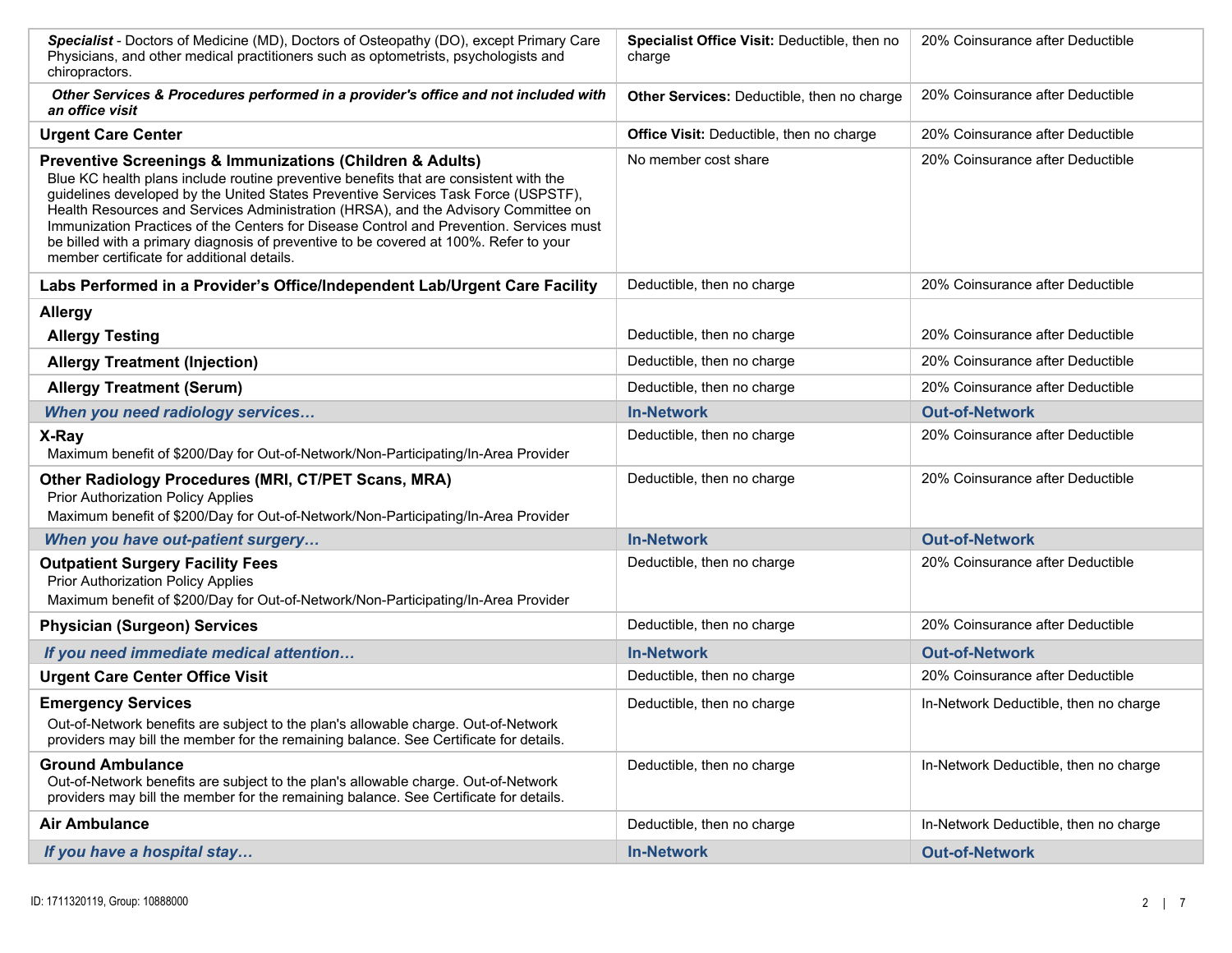| <b>Hospital Facility Fees</b><br><b>Prior Authorization Policy Applies</b><br>Maximum benefit of \$200/Day for Out-of-Network/Non-Participating/In-Area Provider                                                               | Deductible, then no charge | 20% Coinsurance after Deductible |
|--------------------------------------------------------------------------------------------------------------------------------------------------------------------------------------------------------------------------------|----------------------------|----------------------------------|
| <b>Physician (Surgeon) Services</b>                                                                                                                                                                                            | Deductible, then no charge | 20% Coinsurance after Deductible |
| If you need help recovering or have other special health needs                                                                                                                                                                 | <b>In-Network</b>          | <b>Out-of-Network</b>            |
| <b>Skilled Nursing Care</b><br><b>Prior Authorization Policy Applies</b><br>Maximum benefit of 30 Day(s)/Calendar Year for In-Network and Out-of-Network                                                                       | Deductible, then no charge | 20% Coinsurance after Deductible |
| <b>Home Health Services</b><br><b>Prior Authorization Policy Applies</b><br>Maximum benefit of 60 Visit(s)/Calendar Year for In-Network and Out-of-Network                                                                     | Deductible, then no charge | 20% Coinsurance after Deductible |
| <b>Physical Therapy</b><br>Maximum benefit of 60 Visit(s)/Calendar Year for In-Network and Out-of-Network                                                                                                                      | Deductible, then no charge | 20% Coinsurance after Deductible |
| <b>Occupational Therapy</b><br>Combined with Physical Therapy Limits                                                                                                                                                           | Deductible, then no charge | 20% Coinsurance after Deductible |
| Skeletal Manipulation performed in a Chiropractic Office<br>Prior Authorization Policy Applies Out-of-Network                                                                                                                  | Deductible, then no charge | 20% Coinsurance after Deductible |
| <b>Speech Therapy</b><br>Maximum benefit of 20 Visit(s)/Calendar Year for In-Network and Out-of-Network                                                                                                                        | Deductible, then no charge | 20% Coinsurance after Deductible |
| <b>Hearing Therapy</b><br>Combined with Speech Therapy Limits                                                                                                                                                                  | Deductible, then no charge | 20% Coinsurance after Deductible |
| <b>Durable Medical Equipment</b><br>Prior Authorization Policy Applies                                                                                                                                                         | Deductible, then no charge | 20% Coinsurance after Deductible |
| <b>Inpatient Hospice Services</b><br><b>Prior Authorization Policy Applies</b><br>Maximum benefit of 14 Day(s)/Lifetime for In-Network and Out-of-Network                                                                      | Deductible, then no charge | 20% Coinsurance after Deductible |
| <b>Home Hospice Services</b>                                                                                                                                                                                                   | Deductible, then no charge | 20% Coinsurance after Deductible |
| If you have behavioral health, or substance abuse needs                                                                                                                                                                        | <b>In-Network</b>          | <b>Out-of-Network</b>            |
| <b>Outpatient Mental Health, Behavioral Health, and Substance Abuse Services</b><br><b>Office Visit</b>                                                                                                                        | Deductible, then no charge | 20% Coinsurance after Deductible |
| <b>Facility Fees</b><br><b>Prior Authorization Policy Applies</b>                                                                                                                                                              | Deductible, then no charge | 20% Coinsurance after Deductible |
| <b>Therapy</b>                                                                                                                                                                                                                 | Deductible, then no charge | 20% Coinsurance after Deductible |
| Inpatient Mental Health, Behavioral Health, and Substance Abuse Services<br>(Facility Fees)<br><b>Prior Authorization Policy Applies</b><br>Maximum benefit of \$200/Day for Out-of-Network/Non-Participating/In-Area Provider | Deductible, then no charge | 20% Coinsurance after Deductible |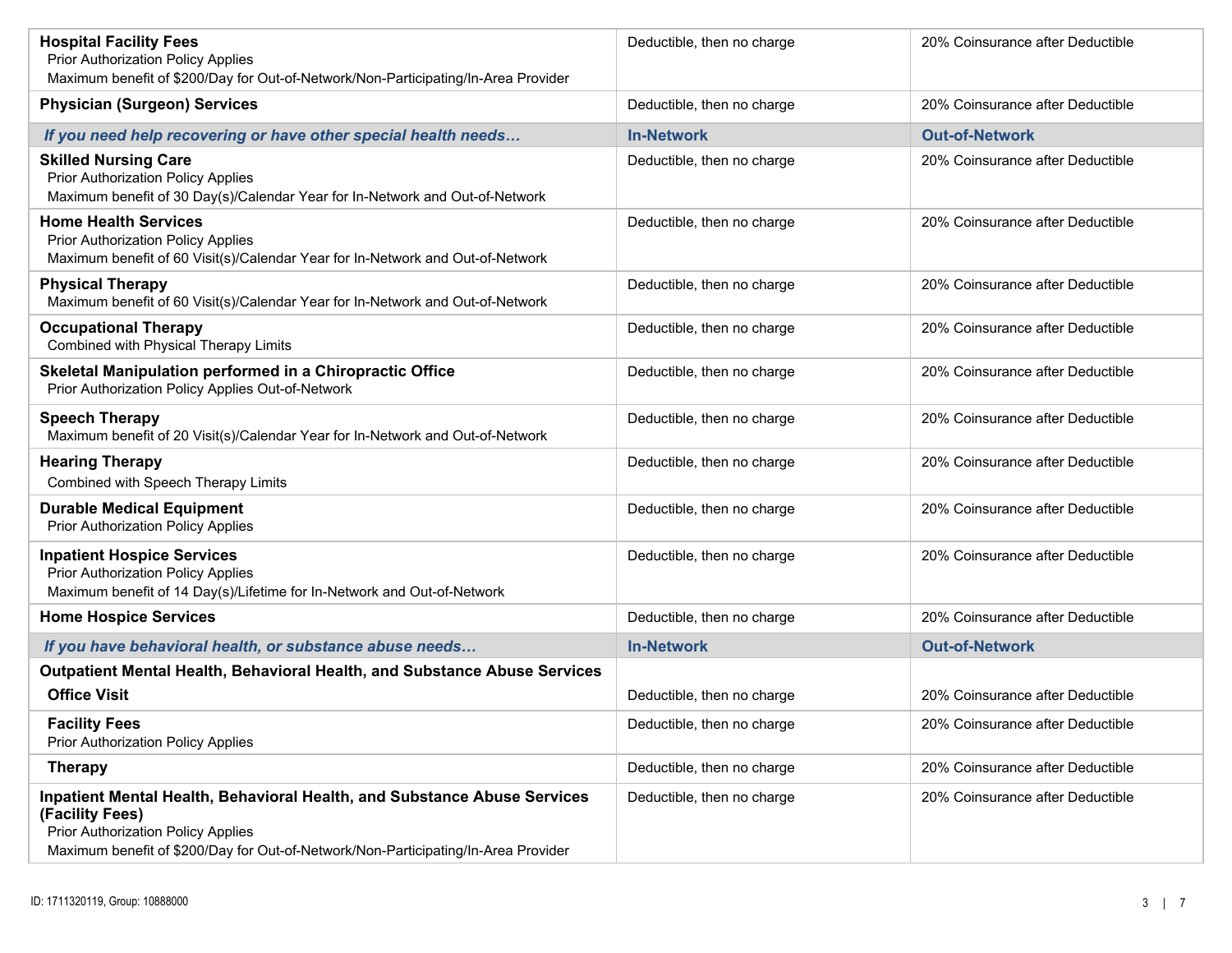| Inpatient Mental Health, Behavioral Health, and Substance Abuse Services<br>(Physician)<br>Includes: Therapy & Other Services, partial hospitalizations                                                                                                                                                                       | Deductible, then no charge                                                                                                                     | 20% Coinsurance after Deductible                                    |
|-------------------------------------------------------------------------------------------------------------------------------------------------------------------------------------------------------------------------------------------------------------------------------------------------------------------------------|------------------------------------------------------------------------------------------------------------------------------------------------|---------------------------------------------------------------------|
| <b>Family Planning &amp; Pregnancy</b>                                                                                                                                                                                                                                                                                        | <b>In-Network</b>                                                                                                                              | <b>Out-of-Network</b>                                               |
| <b>Contraceptive Devices, Implants, and Injections</b><br>See also pharmacy benefits.                                                                                                                                                                                                                                         | No member cost share                                                                                                                           | 20% Coinsurance after Deductible                                    |
| <b>Elective Sterilization - Women</b>                                                                                                                                                                                                                                                                                         | No member cost share                                                                                                                           | 20% Coinsurance after Deductible                                    |
| Elective Sterilization - Men                                                                                                                                                                                                                                                                                                  | Deductible, then no charge                                                                                                                     | 20% Coinsurance after Deductible                                    |
| <b>Maternity</b><br>Dependent Daughters are not covered for maternity services                                                                                                                                                                                                                                                | Covered                                                                                                                                        | Covered                                                             |
| <b>Infertility and/or Impotency Treatment</b><br>Maximum benefit of \$10,000/Lifetime for In-Network and Out-of-Network<br>Pharmacy Coverage: Covered. See Member Certificate for more details.                                                                                                                               | Deductible, then no charge                                                                                                                     | 20% Coinsurance after Deductible                                    |
| <b>Routine Vision Care</b>                                                                                                                                                                                                                                                                                                    | <b>In-Network</b>                                                                                                                              | <b>Out-of-Network</b>                                               |
| <b>Routine Eye Exam</b>                                                                                                                                                                                                                                                                                                       | Not covered                                                                                                                                    | Not covered                                                         |
| <b>General Pharmacy Information</b>                                                                                                                                                                                                                                                                                           |                                                                                                                                                |                                                                     |
| <b>Retail Pharmacy Network(s)</b>                                                                                                                                                                                                                                                                                             | <b>National Plus</b>                                                                                                                           |                                                                     |
| <b>Prescription Drug List</b><br>Learn more about the drugs covered by your plan, drug category/tier, prior authorization<br>and step therapy by reviewing your prescription drug list at MyBlueKC.com                                                                                                                        | <b>National Preferred</b>                                                                                                                      |                                                                     |
| <b>Specialty Pharmacy</b><br>A Specialty Pharmacy is one that provides specialized are care for patients with complex<br>chronic health conditions. Learn more about the drugs covered by your plan, drug category/<br>tier, prior authorization and step therapy by reviewing your prescription drug list at<br>MyBlueKC.com | <b>Accredo Health Services</b><br>PH: 877-259-2295<br>Fax: 888-773-7386                                                                        |                                                                     |
| <b>Outpatient Prescription Drug Deductible</b>                                                                                                                                                                                                                                                                                | <b>In-Network</b>                                                                                                                              | <b>Out-of-Network</b>                                               |
| You must pay all the costs up to the Deductible amount before this plan begins to pay for<br>covered services.                                                                                                                                                                                                                | <b>Combined with Medical Deductible</b>                                                                                                        | <b>Combined with Medical Deductible</b>                             |
| <b>Outpatient Prescription Drug Out-of-Pocket Limits</b><br>The Out-of-Pocket Limit is the most you could pay during the Calendar Year for your share<br>of the cost of covered services.                                                                                                                                     | <b>In-Network</b><br><b>Combined with Medical Out-of-Pocket Limits</b>                                                                         | <b>Out-of-Network</b><br>Combined with Medical Out-of-Pocket Limits |
| <b>Rx Savings Solutions</b><br>A team of pharmacists and pharmacy technician will help you make sure you're getting the<br>best possible pricing for your medicines. Member support is available Monday - Friday, 7<br>a.m. to 7 p.m. CST.                                                                                    | Register online at <b>MyBlueKC.com</b> and stay up-to-date on cost saving opportunities.<br>Email: info@rxsavingsllc.com<br>PH: 1-800-268-4476 |                                                                     |
| <b>Plan Benefits - Pharmacy</b>                                                                                                                                                                                                                                                                                               |                                                                                                                                                |                                                                     |
| When you use a retail or specialty pharmacy                                                                                                                                                                                                                                                                                   | <b>In-Network</b>                                                                                                                              | <b>Out-of-Network</b>                                               |
| Retail Pharmacy (Short-term supply: Up to 34 Days)                                                                                                                                                                                                                                                                            |                                                                                                                                                |                                                                     |
| <b>Drug Tier 1: Generic / Generic Specialty</b>                                                                                                                                                                                                                                                                               | National Plus: Deductible, then no charge<br>Contraceptives - No member cost share                                                             | Deductible, then \$10 Copay/Fill, then 50%<br>Coinsurance           |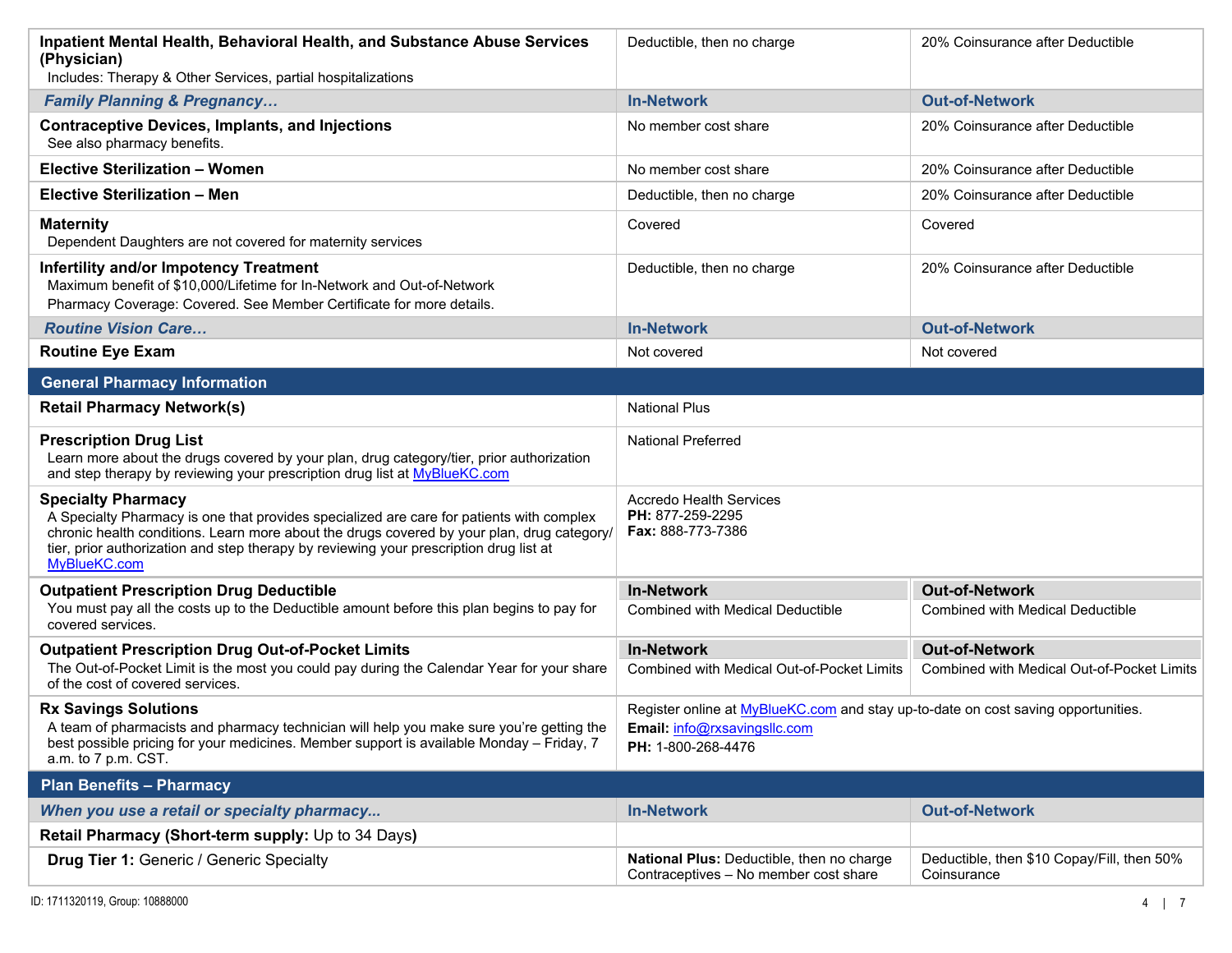| <b>Drug Tier 2: Preferred Brand / Non-Preferred Generic / Preferred Brand Specialty</b> | National Plus: Deductible, then no charge                                                 | Deductible, then \$50 Copay/Fill, then 50%<br>Coinsurance  |
|-----------------------------------------------------------------------------------------|-------------------------------------------------------------------------------------------|------------------------------------------------------------|
| <b>Drug Tier 3: Non-Preferred Brand / Non-Preferred Brand Specialty</b>                 | <b>National Plus: Deductible, then no charge</b>                                          | Deductible, then \$70 Copay/Fill, then 50%<br>Coinsurance  |
| When you use a mail order pharmacy                                                      | <b>In-Network</b>                                                                         | <b>Out-of-Network</b>                                      |
| Mail Order Pharmacy (Mail Order supply: Between 35-102 Days)                            |                                                                                           |                                                            |
| <b>Drug Tier 1: Generic</b>                                                             | <b>National Plus: Deductible, then no charge</b><br>Contraceptives - No member cost share | Deductible, then \$30 Copay/Fill, then 50%<br>Coinsurance  |
| Drug Tier 2: Preferred Brand / Non-Preferred Generic                                    | <b>National Plus: Deductible, then no charge</b>                                          | Deductible, then \$150 Copay/Fill, then 50%<br>Coinsurance |
| <b>Drug Tier 3: Non-Preferred Brand</b>                                                 | <b>National Plus: Deductible, then no charge</b>                                          | Deductible, then \$210 Copay/Fill, then 50%<br>Coinsurance |
|                                                                                         |                                                                                           |                                                            |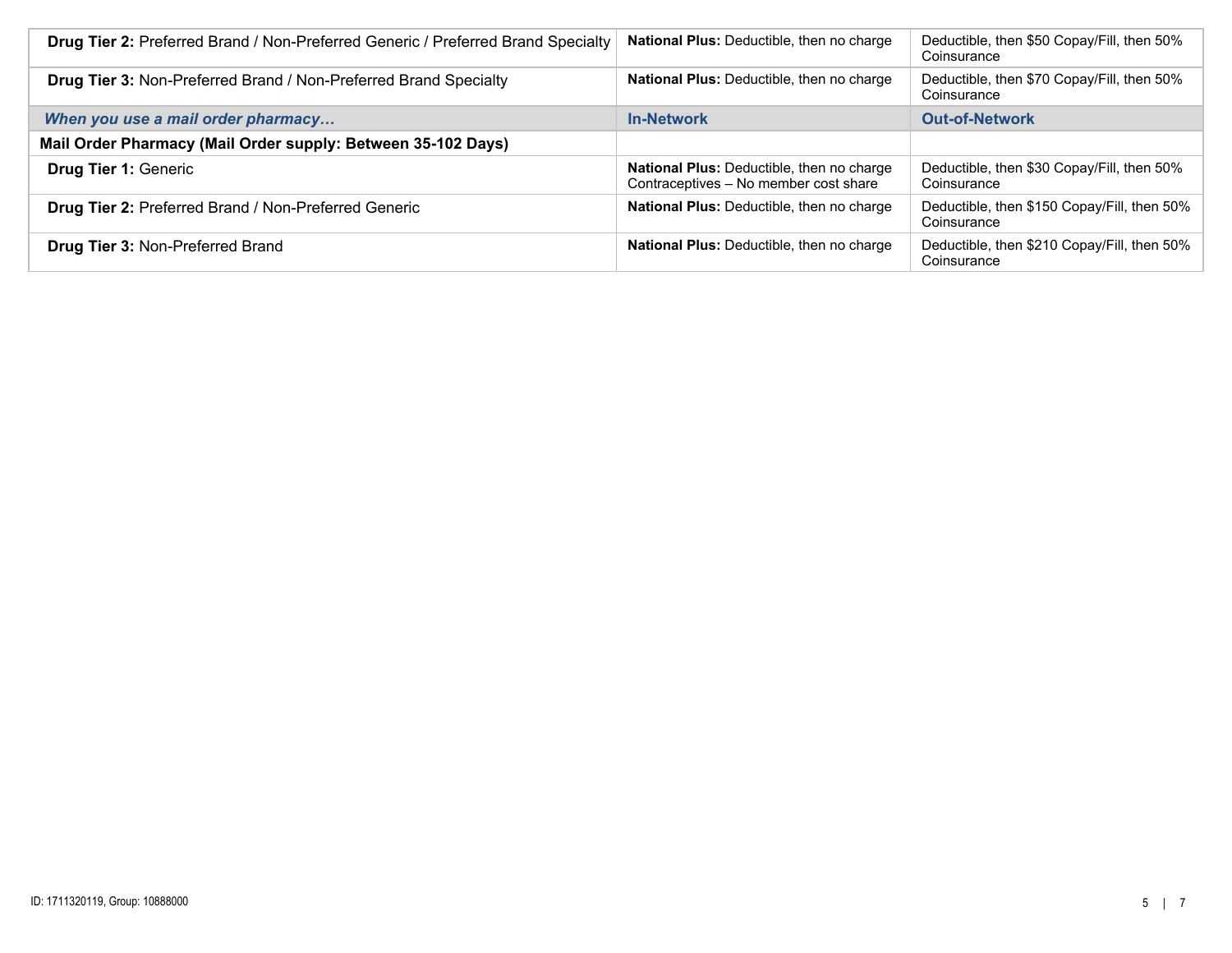## **Discrimination is Against the Law**

Blue KC complies with applicable Federal civil rights laws and does not discriminate on the basis of race, color, national origin, age, disability, or sex. Blue KC does not exclude people or treat them differently because of race, color, national origin, age, disability, or sex.

Blue KC:

• Provides free aids and services to people with disabilities to communicate effectively with us, such as:

- Qualified sign language interpreters
- Written information in other formats (large print, audio, accessible electronic formats, other formats)
- Provides free language services to people whose primary language is not English, such as:
	- Qualified interpreters
	- Information written in other languages

If you need these services, contact Customer Service, 844-395-7126 (Toll free), [languagehelp@bluekc.com](mailto:languagehelp@bluekc.com).

If you believe that Blue KC has failed to provide these services or discriminated in another way on the basis of race, color, national origin, age, disability, or sex, you can file a grievance with the Appeals Department, PO Box 419169, Kansas City, MO 64141-6169, 816-395-3537, TTY: 816-842-5607, [APPEALS@bluekc.com](mailto:APPEALS@bluekc.com). You can file a grievance in person or by mail, or email. If you need help filing a grievance, the Appeals Department is available to help you. You can also file a civil rights complaint with the U.S. Department of Health and Human Services, Office for Civil Rights electronically through the Office for Civil Rights Complaint Portal, available at<https://ocrportal.hhs.gov/ocr/portal/lobby.jsf>, or by mail or phone at:

U.S. Department of Health and Human Services 200 Independence Avenue, SW Room 509F, HHH Building Washington, D.C. 20201 1-800-368-1019, 800-537-7697 (TDD)

Complaint forms are available at [http://www.hhs.gov/ocr/office/file/index.html](https://www.hhs.gov/ocr/office/file/index.html).

If you, or someone you're helping, has questions about Blue KC, you have the right to get help and information in your language at no cost. To talk to an interpreter, call 1-877-410-6716.

Spanish: Si usted, o alguien a quien usted está ayudando, tiene preguntas acerca de Blue KC, tiene derecho a obtener ayuda e información en su idioma sin costo alguno. Para hablar con un intérprete, llame al 1-877-410-6716.

Chinese: 如果您,或是您正在協助的對象,有關於 Blue KC方面的問題,您 有權利免費以您的母語得到幫助和訊息。洽詢一位翻譯員,請撥電話1-877-410-6716.

Vietnamese: Nếu quý vị, hay người mà quý vị đang giúp đỡ, có câu hỏi về Blue KC, quý vị sẽ có quyền được giúp và có thêm thông tin bằng ngôn ngữ của mình miễn phí. Để nói chuyện với một thông dịch viên, xin gọi 1-877-410-6716.

German: Falls Sie oder jemand, dem Sie helfen, Fragen zum Blue KC haben, haben Sie das Recht, kostenlose Hilfe und Informationen in Ihrer Sprache zu erhalten. Um mit einem Dolmetscher zu sprechen, rufen Sie bitte die Nummer 1-877-410-6716 an.

Korean: 한약 기능을 구축하 도움과 같은 어떤 사람이 있다면 있다면 있다면 있다면 있다면 귀하의 질문이 있다면 귀하의 것보다 귀하의 것보다 귀하의 것보다 구축하고 있습니다. 그러한 도움과 정보를 1-877-410-6716

Serbo-Croatian: Ukoliko Vi ili neko kome Vi pomažete ima pitanje o Blue KC, imate pravo da besplatno dobijete pomoć i informacije na Vašem jeziku. Da biste razgovarali sa prevodiocem, nazovite 1-877-410-6716.

Arabic:

ان كان لايك أو لاى شخص تساعده أسئلة بخصوص Blue KC ، فلايك الحق فى الحصول على المساعدة والمعلومات الضرورية بلغتك من نون اية تكلفة للتحنث مع مترجع اتصل بـ 6716-10-877-1، -1،